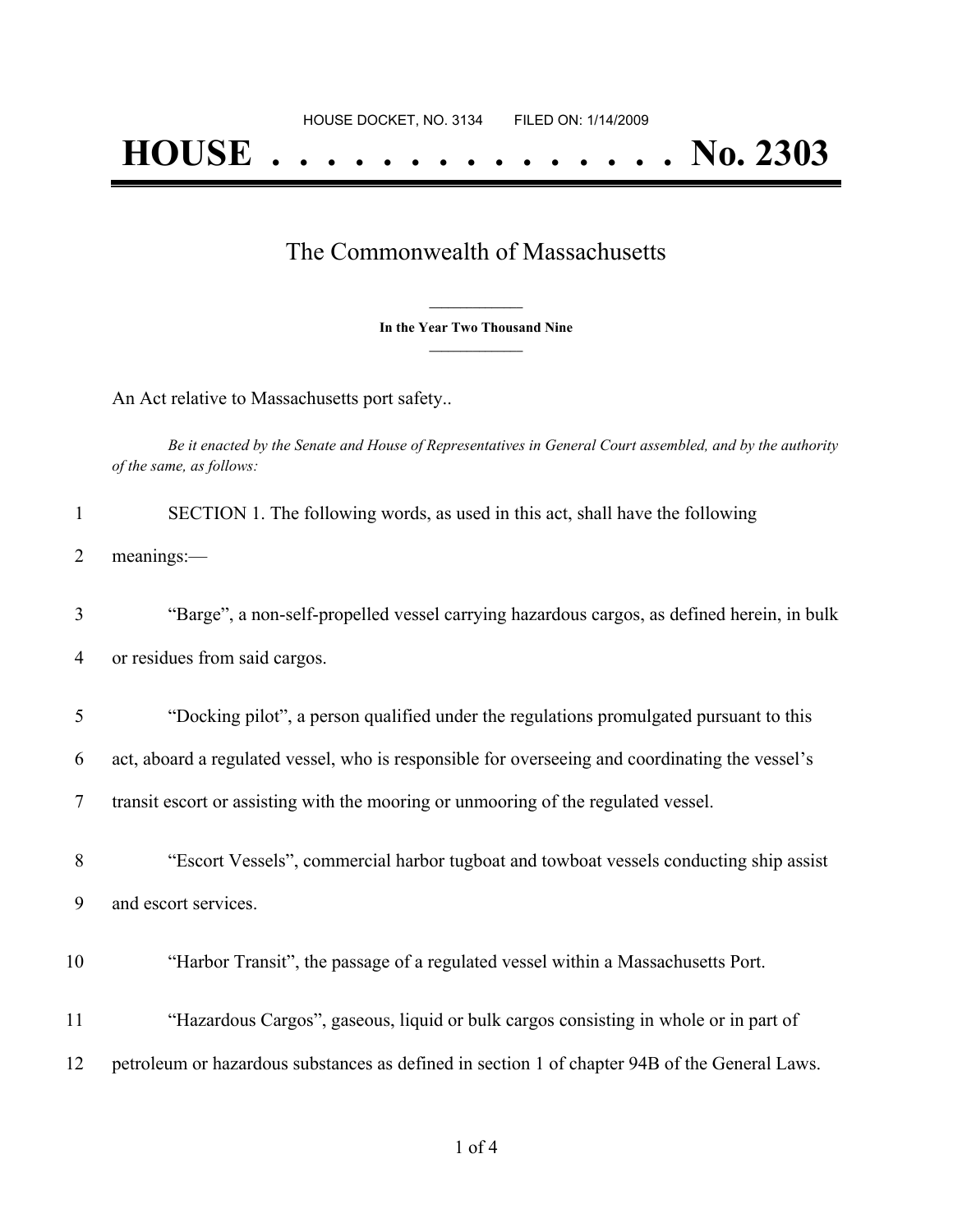| 13 | "Massachusetts Ports", the waters of the Commonwealth contiguous to the navigable                    |
|----|------------------------------------------------------------------------------------------------------|
| 14 | waters of the United States which receive regulated vessels including Boston Harbor, Chelsea,        |
| 15 | Everett, Revere, Quincy and Quincy Bay, Dorchester Bay, Weymouth Fore River, Weymouth                |
| 16 | Town River and Salem Harbor, all as shown on the most current United States National Oceanic         |
| 17 | and Atmospheric Administration Nautical Charts.                                                      |
| 18 | "Office of Public Safety", the Commonwealth of Massachusetts Executive Office of                     |
| 19 | Public Safety.                                                                                       |
| 20 | "Petroleum", insoluble or partially soluble oils of any kind or origin or in any form,               |
| 21 | including, without limitation, crude, waste or fuel oils and gasoline, lube oil or sludge, and their |
| 22 | insoluble or partially insoluble derivatives.                                                        |
| 23 | "Regulated Vessels", inbound and outbound tanker ships, freighters, barges, and other                |
| 24 | vessels conveying bulk hazardous cargos.                                                             |
| 25 | "Tanker Ship", a self-propelled vessel carrying hazardous cargos in bulk or residues from            |
| 26 | said cargos.                                                                                         |
| 27 | "Transit Escort", one or more tug or tow boats escorting or assisting a regulated vessel             |
| 28 | during a harbor transit.                                                                             |
| 29 | SECTION 2. Notwithstanding the provisions of chapter 102 or chapter 103 of the                       |
| 30 | General Laws or any other general or special law to the contrary, the office of public safety, or    |
| 31 | any agency within said office so designated by the secretary of the office of public safety, shall   |
| 32 | promulgate regulations governing harbor transits and regulated vessels and escort vessels            |
| 33 | conducting said harbor transits in Massachusetts Ports. The regulations shall address the safety     |

of 4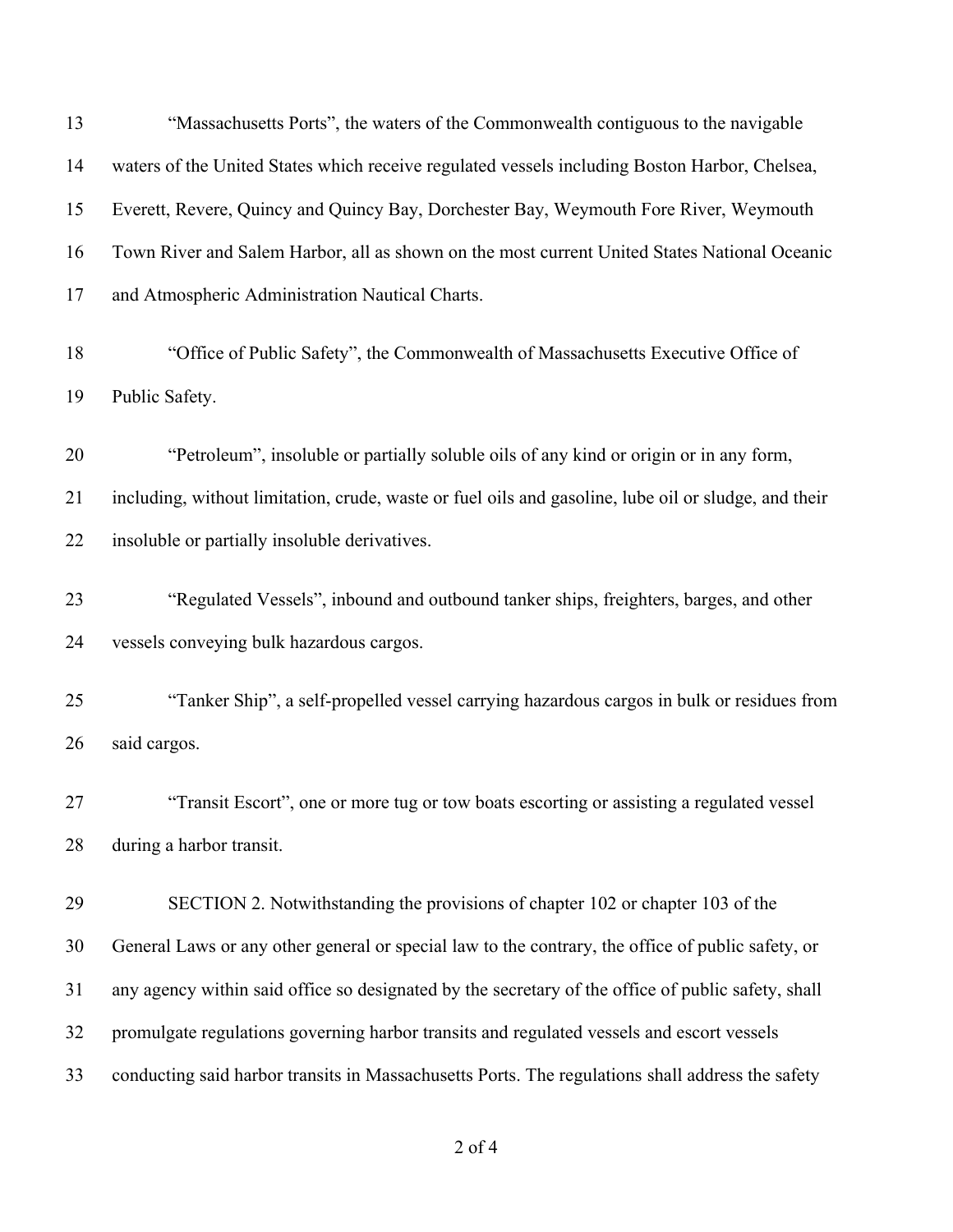| 34 | and environmental concerns posed by regulated vessels and escort vessels engaged in the harbor      |
|----|-----------------------------------------------------------------------------------------------------|
| 35 | transit and maneuvering in close quarters of cargos defined as hazardous by                         |
| 36 | this act. Said regulations shall include, but not be limited to, the required use of a              |
| 37 | qualified docking pilot for harbor transits, and:                                                   |
| 38 | (i) the training, experience and qualifications for docking pilots;                                 |
| 39 | (ii) the number and type of escort vessels required for various regulated vessels, their            |
| 40 | cargos and for various harbor transits;                                                             |
| 41 | (iii) for escort vessels:                                                                           |
| 42 | a) requisite equipment;                                                                             |
| 43 | b) crew training;                                                                                   |
| 44 | c) crew complement;                                                                                 |
| 45 | d) record keeping and reporting requirements;                                                       |
| 46 | e) mechanisms for oversight of the regulations promulgated                                          |
| 47 | hereunder, which may include private, third-party auditors;                                         |
| 48 | f) specific conditions and operations occurring in each Massachusetts Port; and                     |
| 49 | g) support of emergency services.                                                                   |
| 50 | In drafting its regulations, the office of public safety or its designee shall seek input from      |
| 51 | the Captain of the Port of Boston; harbor pilots; docking pilots; tug and barge operators; shipping |
| 52 | agents; terminal operators; harbor masters, fire and police departments from the municipalities in  |
|    | $3$ of $4$                                                                                          |